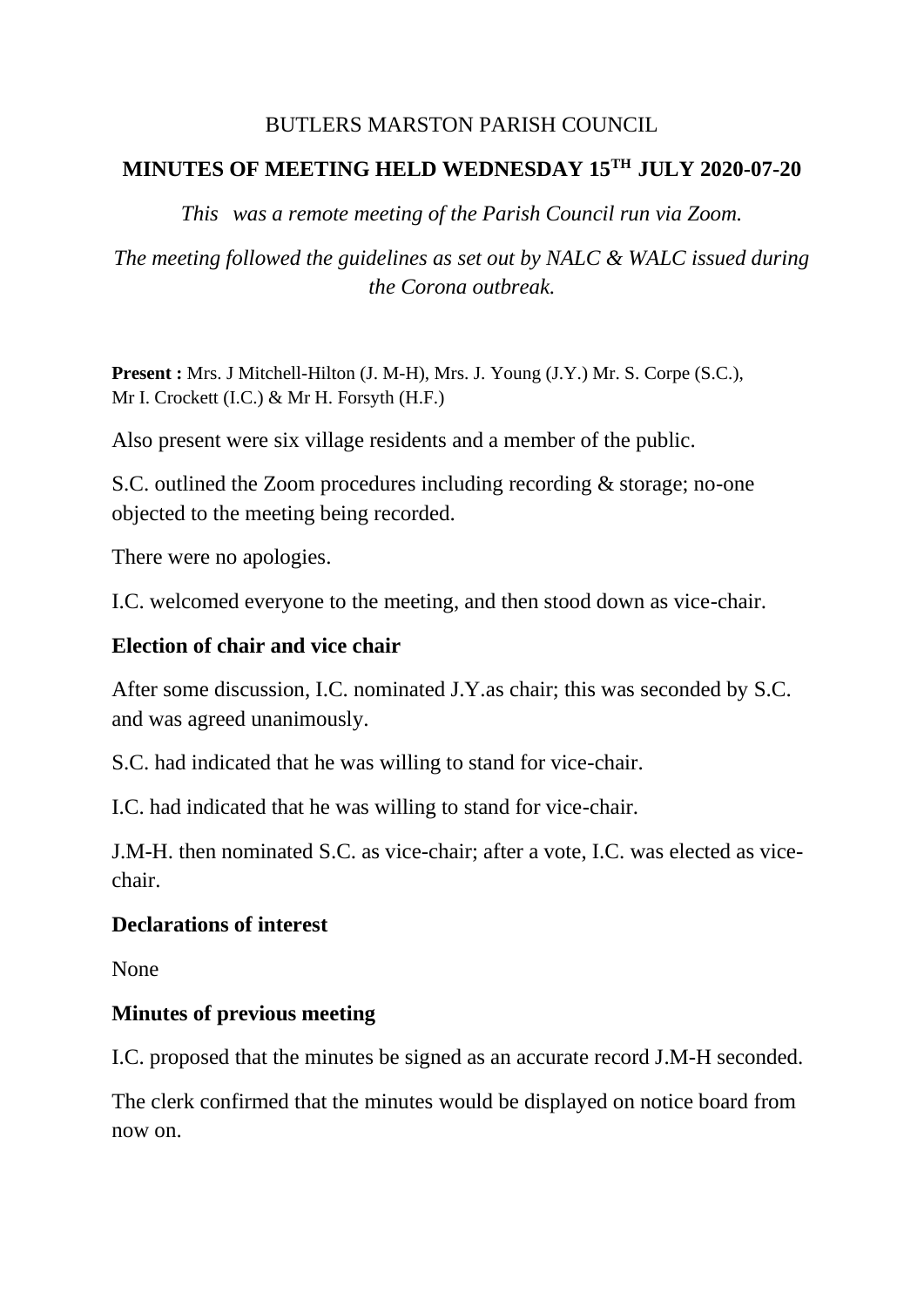# **Matters arising:**

Nothing that would not be covered later on the agenda

### **Correspondence**

The clerk had a received a letter from Mr Andy Faulkner asking if the Parish Council could write to Orbit housing in support of his application to continue living at 14 Town Ground.

J.Y. was in favour of supporting this, and it was agreed that the clerk would draft and circulate a letter

# **Letter from Alan Cooper received by email**.

The clerk confirmed that all councillors had received the message from the clerk. Clerk suggested that BMPC might need time to consider/discuss the letter and then draft a reply.

I.C. agreed, and confirmed that all protocols for co-option had had been followed. J.M-H suggested covering all the issues raised in the letter.

J.Y. felt that all relevant information was in the minutes of last meeting and suggested that it be put on agenda for next meeting.

Clerk advised that as it is a piece of correspondence it could be dealt with, but that there were issues B.M.P.C. might wish consider and agree a draft and then reply to Alan Cooper.

Clerk will confirm with this is what the Parish Council will do.

All agreed with this.

There was no other correspondence which required a response from the Parish Council.

# **Finance**

Clerk presented the Annual Governance and Accountability Return (A.G.A.R.), the internal auditor's report, and the Receipts & Payments accounts for year ending 31st March 2020.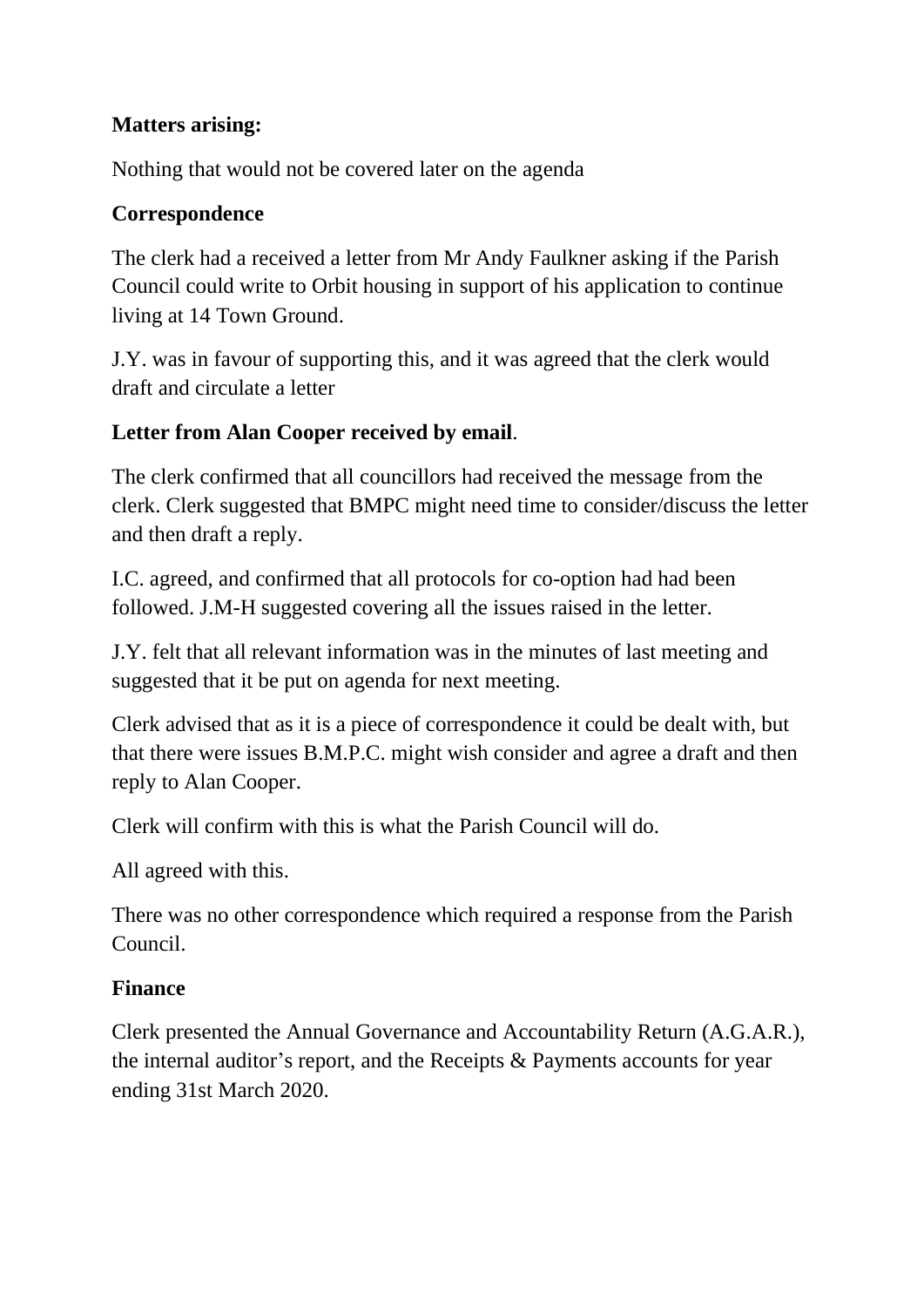J.M.-H. asked for clarification of the £101 additional income. The clerk clarified that this was from wayleave rentals, VAT refund and Council Tax support grant.

J.M-H proposed that the receipts & payments accounts be agreed & signed. J.Y. seconded, all in favour.

Page 5 of the A.G.A.R. (the Annual Governance Statement) was discussed.

S.C. proposed signing the Annual Governance Statement; J.M-H seconded, all in favour.

Page 6 of the A.G.A.R.(the Accounting Statement) was then discussed.

J.Y. proposed that it be signed; I.C. seconded, all in favour.

Clerk will liaise with J.Y. and publish and display the documents and notice re public rights.

#### **Accounts due**

The following items of expenditure were agreed unanimously:

| Item of expenditure  | Amount | Proposed/seconded |
|----------------------|--------|-------------------|
| War memorial flowers | £4.99  | $J.M-H/H.F.$      |
| Zoom meeting fees    | £14.00 | H.F.J.Y           |

A change of Lloyds bank account signatories is required; as two are no longer members of B.M.P.C. and (the soon to be replaced) clerk was the 3<sup>rd</sup>.

This was legitimate, but could not continue.

The clerk suggested four (4) signatures for cheques; with any two to sign and the same number for internet payments.

Clerk will continue as a signatory until the new clerk is appointed; which meant that two (2) more signatories were required.

Clerk suggested that chair and vice-chair should be the new signatories.

This was agreed and the clerk will make the necessary arrangements.

S.C. proposed J.Y. as a signatory, this was seconded with all in favour

J.Y. proposed I.C. as a signatory, this was seconded by J.M-H with all in favour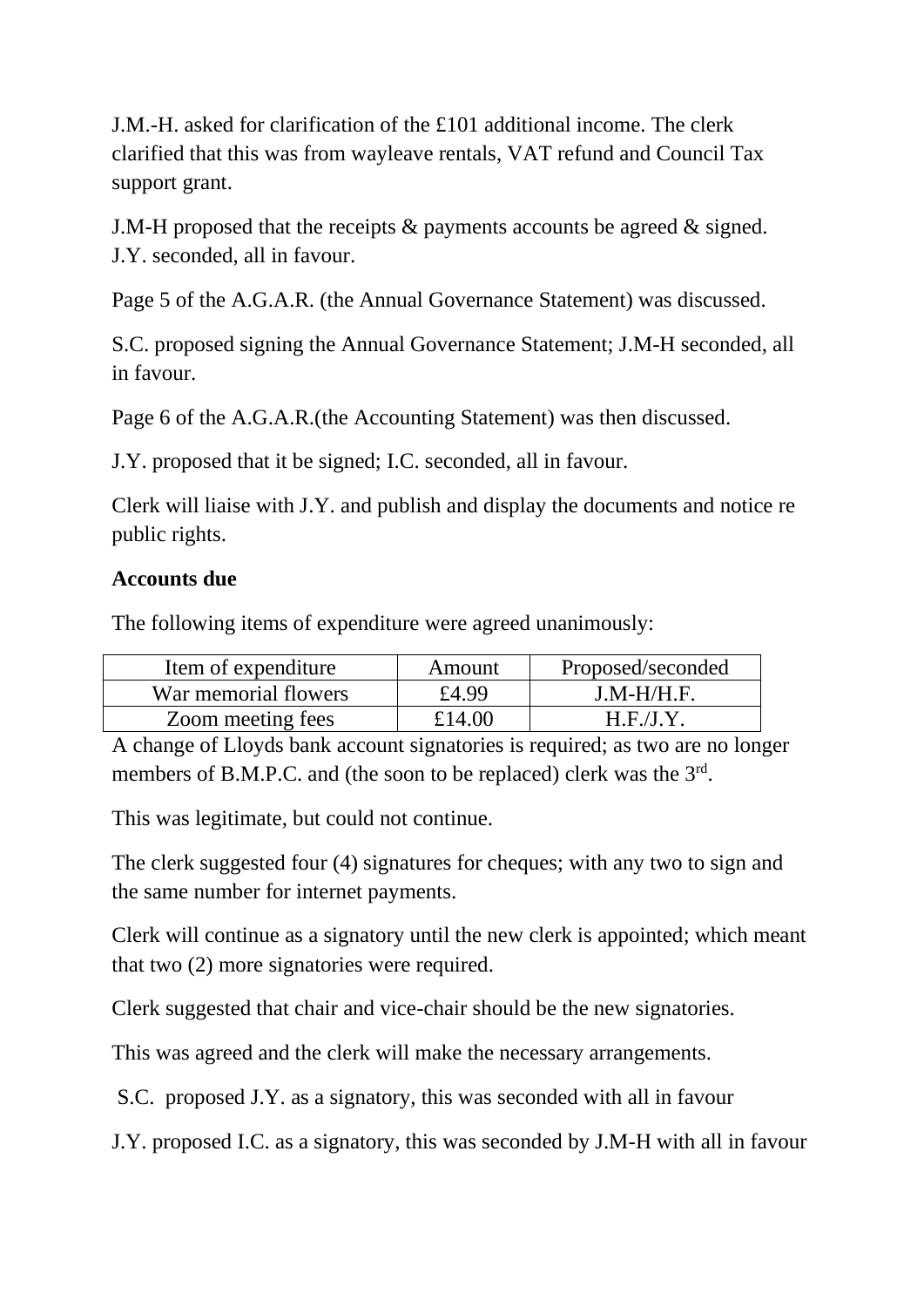# **Recruitment of clerk**

Clerk confirmed a number of applications had been received from 10 application packs issued. The closing date was  $17<sup>th</sup>$  July.

J.M-H outlined how the selection process would proceed. The clerk would distributed details of applications received, a short list would be drawn up and, if necessary, there would be remote interviews with J.C . , J.M - H and the clerk by Zoom.

Interviews would be held in last the last week in July.

J.M-H suggested getting details of new clerks training; the clerk will contact WALC.

# **Housing needs survey (H.N.S.)/village plan update**

**C**lerk has distributed reply from rural housing enabler. After some discussion it was agreed to ask her to the next B.M.P.C. meeting (on 23<sup>rd</sup> September) to discuss what was needed from the H.N.S., and how it would link with Parish & neighbourhood plans.

Clerk advised that the starting point was probably a H.N.S. which could be customised to address particular village issues.

J.M-H felt it was important to address issues as well as Housing needs and development – such as traffic calming/crime/alternative uses for 'phone box/future of bus stop.

She considered that it was important to seek the views of the village.

S.C. suggested combining an open meeting with village to seek views with an information session on a H.N.S. and future plans for the village.

This could be addressed at the Annual Parish Assembly Meeting. A survey to seek the views of the village could be undertaken prior to the meeting.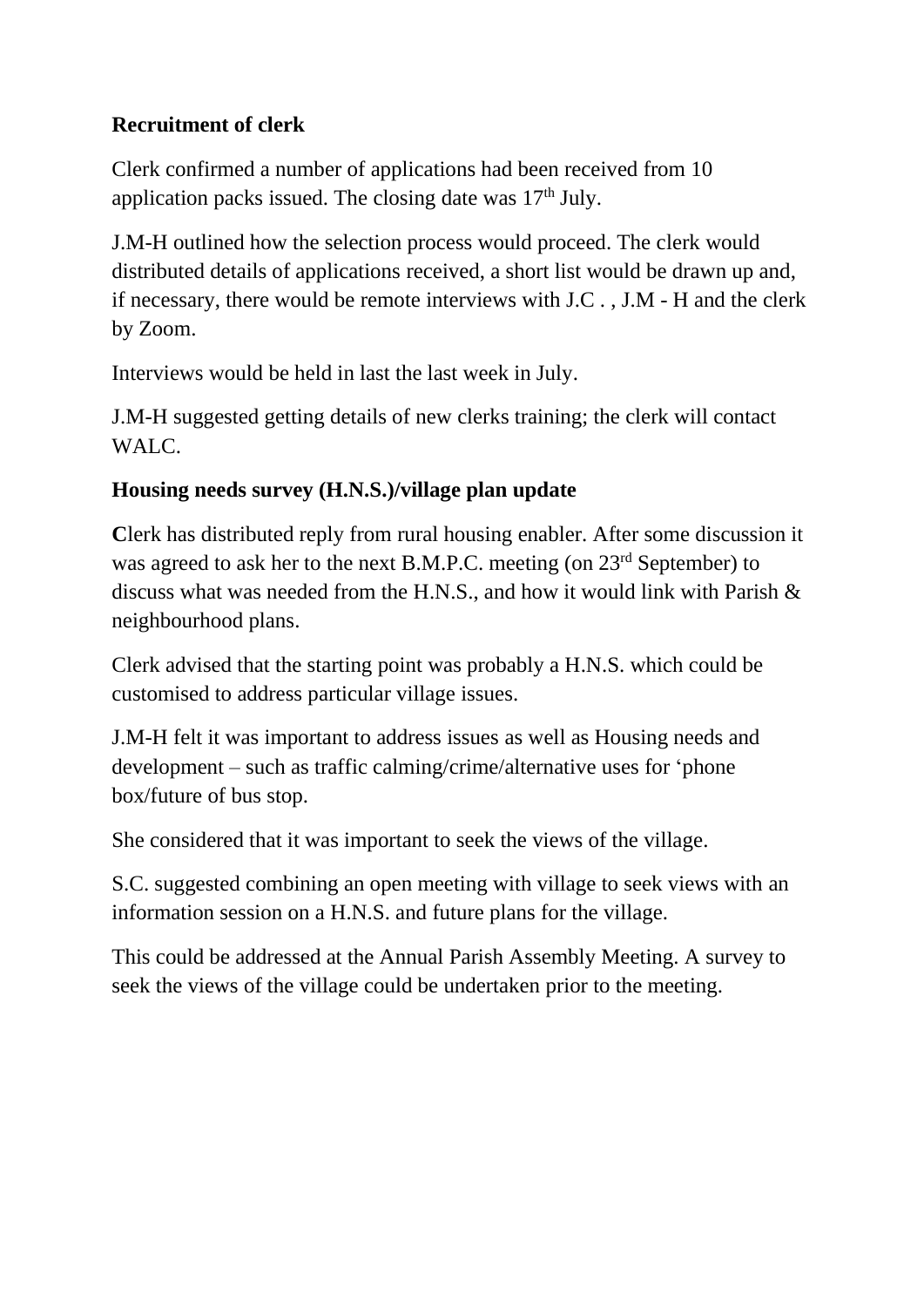# **Communication policy update**

S.C**.** has circulated the communications policy which was now due to be reviewed to see what could be amended.

J.Y. felt that agree the wording of Facebook postings was causing problems and delays. At present Facebook postings had to be signed off by chair or vice-chair. There had been problems with no chair in position.

S.C. suggested that in future when any three councillors had agreed the wording of a Facebook/notice board posting this was sufficient for the notice to be published. This would reflect the majority as per decisions taken at a B.M.P.C. meeting. This was agreed unanimously.

J.M-H suggested setting a deadline for responses This too was agreed unanimously.

S.C. felt that B.M.P.C. needed to prioritise/restrict the number of postings. The B.M.P.C. Facebook page could be used as well as the village page and the village newsletter.

It was agreed that all emails and correspondence received would be posted on the B.M.P.C. page with "priority" postings also on village page

S.C. will redraft the communications policy (including a review set for six months time) and distribute for comments within a week.

It was agreed to use the noticeboard as well for more urgent communications.

# **Bus shelter & phone box**

The clerk confirmed that Warwickshire County Council (W.C.C.) highways would be in contact when the current situation had improved.

W.C.C. would need to visit to inspect the proposed new site.

J.Y. reminded the meeting that in the meantime something needs to be done about repairs to the existing bus shelter for safety reasons.

I.C. advised the meeting that the main issue is the loose tiles.

S.C. reminded the meeting that it had been agreed to seek the views of the village before spending money to repair the existing shelter.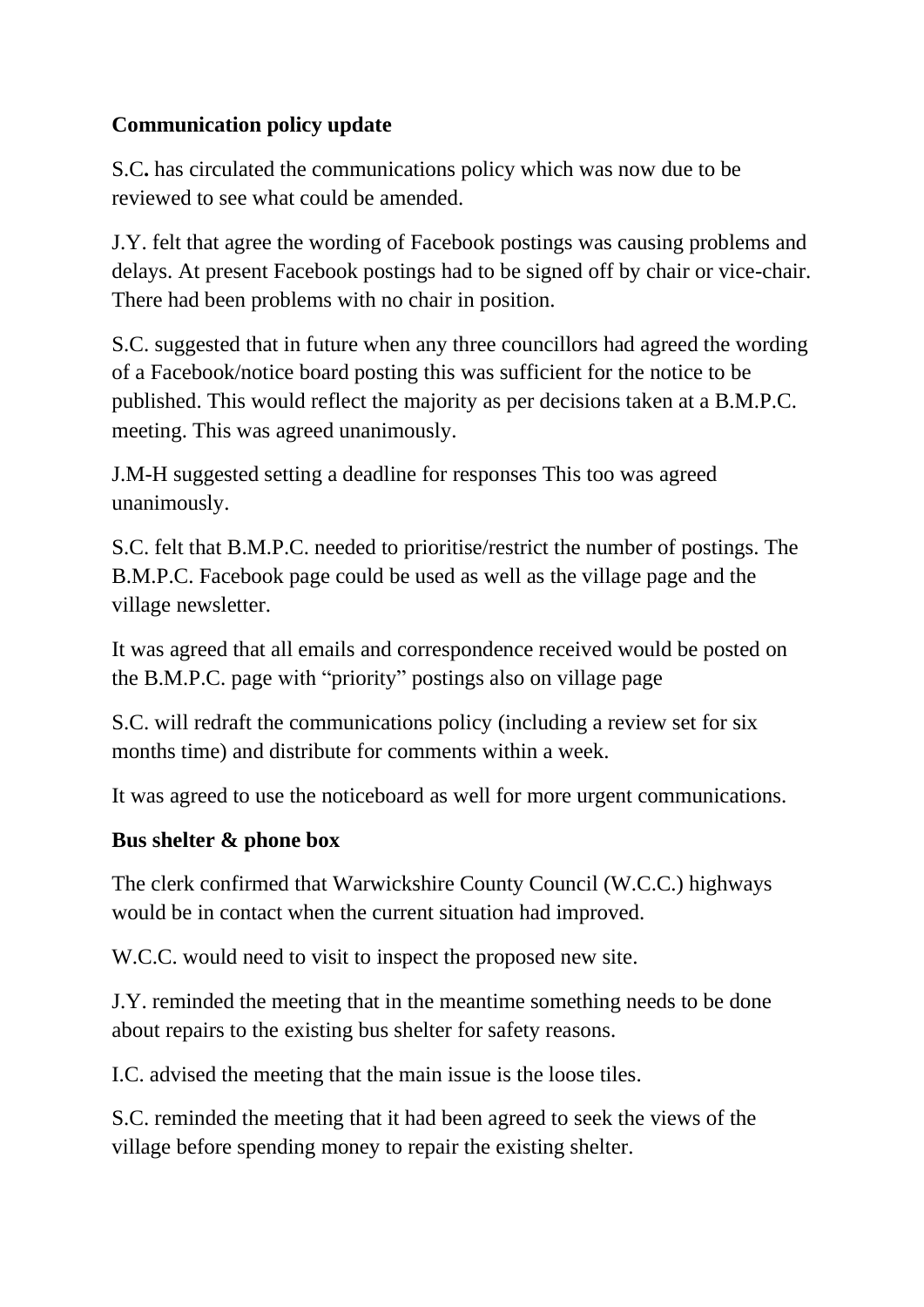S.C. confirmed that the roof tiles were probably lose due to damage from the ivy growing. It had not been a problem yet, but it could be a danger.

I.C. proposed a cheaper/temporary method of making the shelter safe.

J.M-H said that the shelter was being used for another use during lockdown. If this was the future it was worth getting quotes for repairs.

I.C. reminded the meeting that two quotes had been obtained before B.M.P.C.considered moving the bus stop.

Clerk reminded that the shelter needing to be made safe as it was being used more frequently at present. The clerk suggested an inspection and remedial repairs as a first step.

After discussion it was agreed that I.C., S.C. & H.F. with the clerk would inspect the roof and general condition of the shelter and report back.

It was agreed to meet on Saturday  $18<sup>th</sup>$  at 4:00 pm.

H.F. mentioned the water leak at the bus shelter. Clerk will contact Severn Trent re closing the valve properly.

J.Y. advised that she had been contacted re the hedge near the shelter. The clerk had also been contacted. The clerk advised that the position re responsibility for maintaining the hedge need to be confirmed with Orbit Housing. The clerk will contact Orbit.

J.M-H asked for the issue of hedges in the village in general could be on the agenda for the next meeting.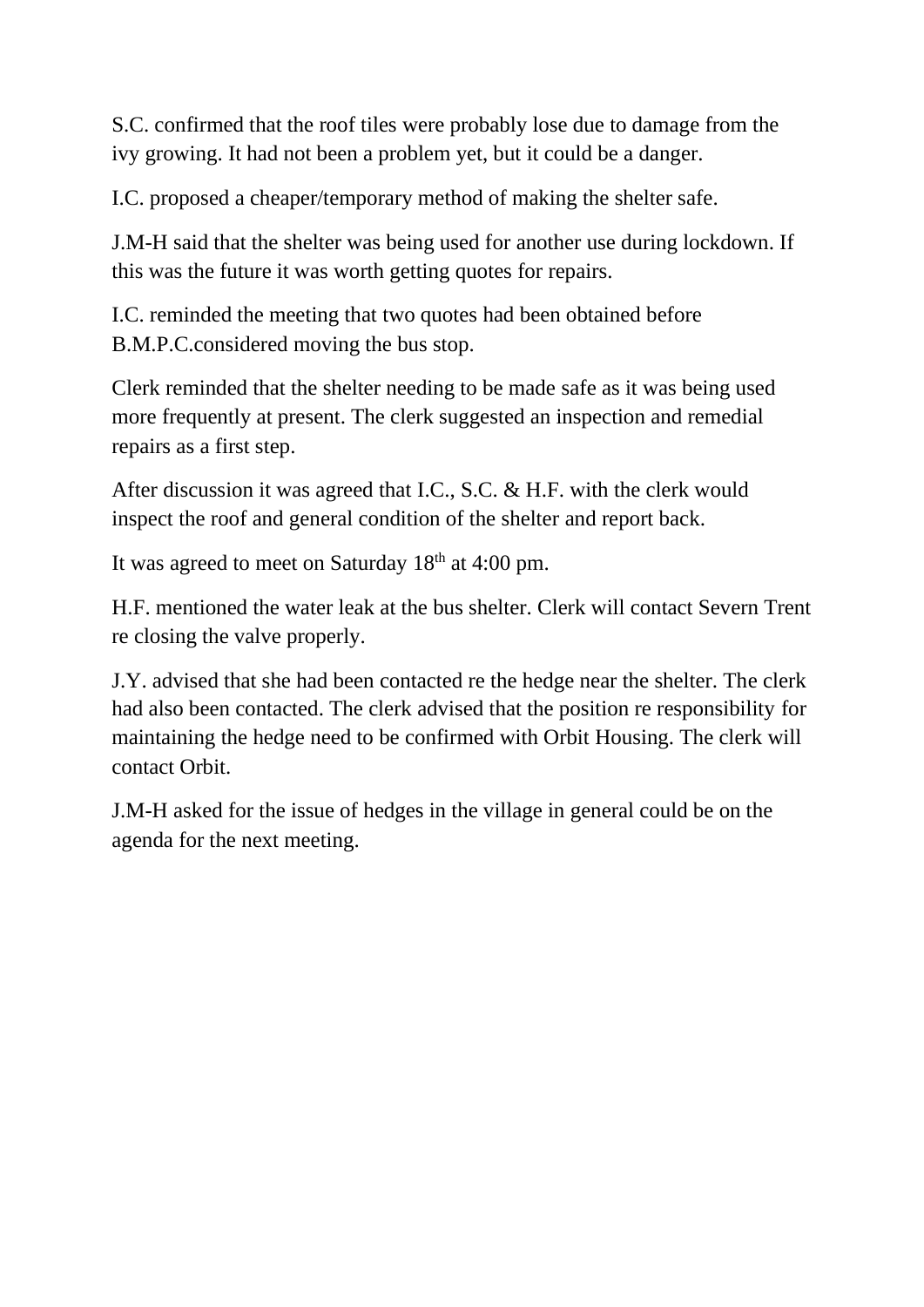# **Use of Wi-fi at Parish Council meetings**

The clerk was not sure but thought this was something that had been discussed previously with the Parochial Church Council (P.C.C.).

S.C. had discussed this with the churchwarden as the P. C.C. was considering installing wi-fi in the church and had asked if B.M.P.C. would contribute to the cost.

J.Y. had some concerns re the cost of having remote meetings via wi-fi. There are some free services now available.

S.C. will contact the churchwarden to find out what the P.C.C.'s plans were to develop the church as a public meeting space.

J.M-H felt that B.M.P.C. could support any future plans, and it could be part of the B.M.P.C. village plan.

S.C. will contact the churchwarden to confirm that B.M.P.C. would support developing the church as a village amenity for meetings etc.

### **For information only**

H.F. asked what was to be done re the future of the mound. It was agreed that mowing the mound or changing it to a wild flower meadow was the main issue.

H.F. advised that a close mowing in September with a sowing of wild flowers was the best timetable. The mound could then be left to its own devices for approx four years.

There had been only one response from the village when BMPC had asked for suggestions.

S.C. said that it had been agreed that wildflower planting was the way forward and that the village be advised accordingly.

H.F. will get some pictures of what the mound would look like.

J.M-H suggested a village poll to decide on the preferred option.

# **Date of next meeting.**

 $23<sup>rd</sup>$  September at 7:30 – clerk will confirm the arrangements & whether it would be an open public meeting or a remote meeting.